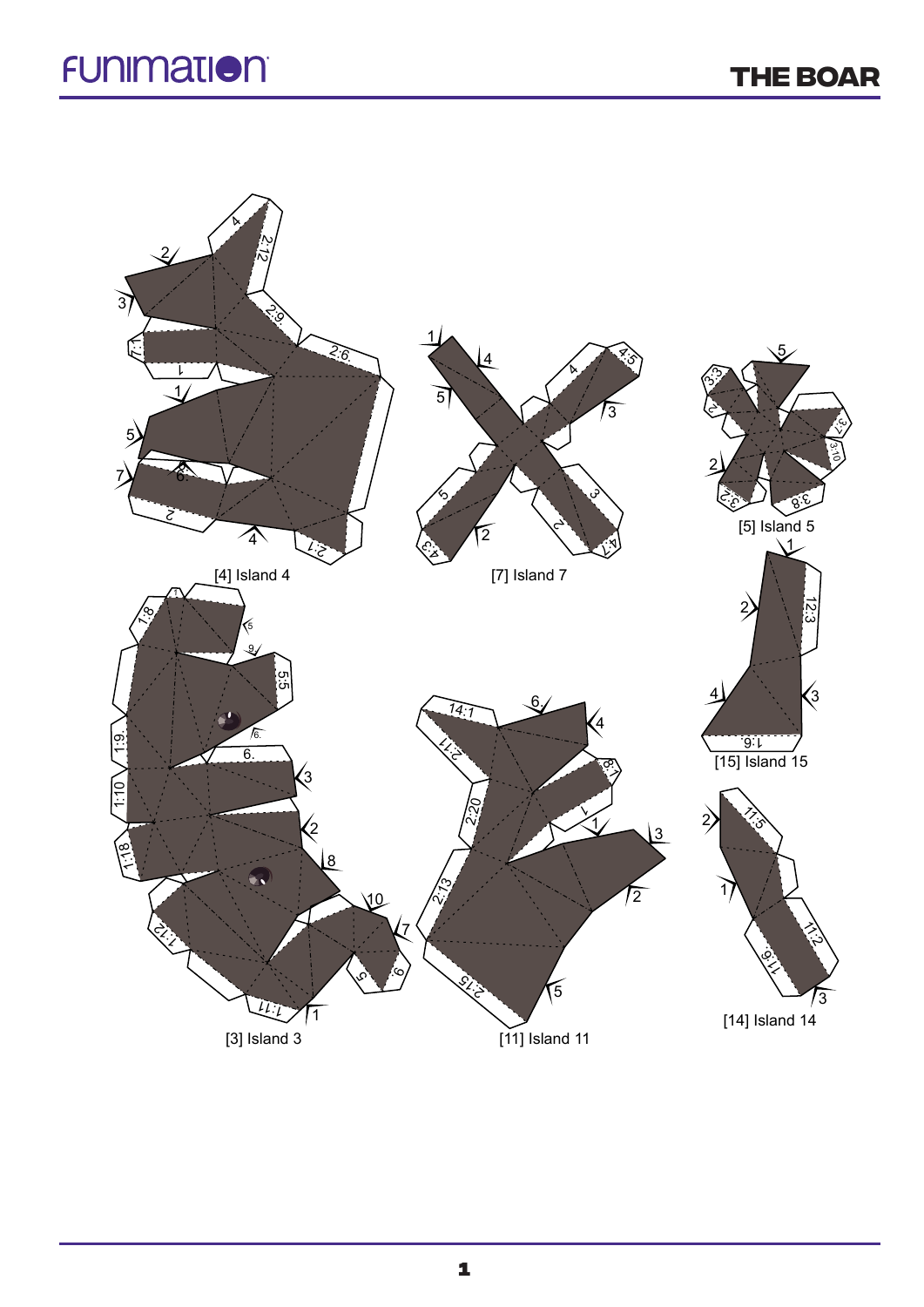## **FUNIMATION**

## **THE BOAR**